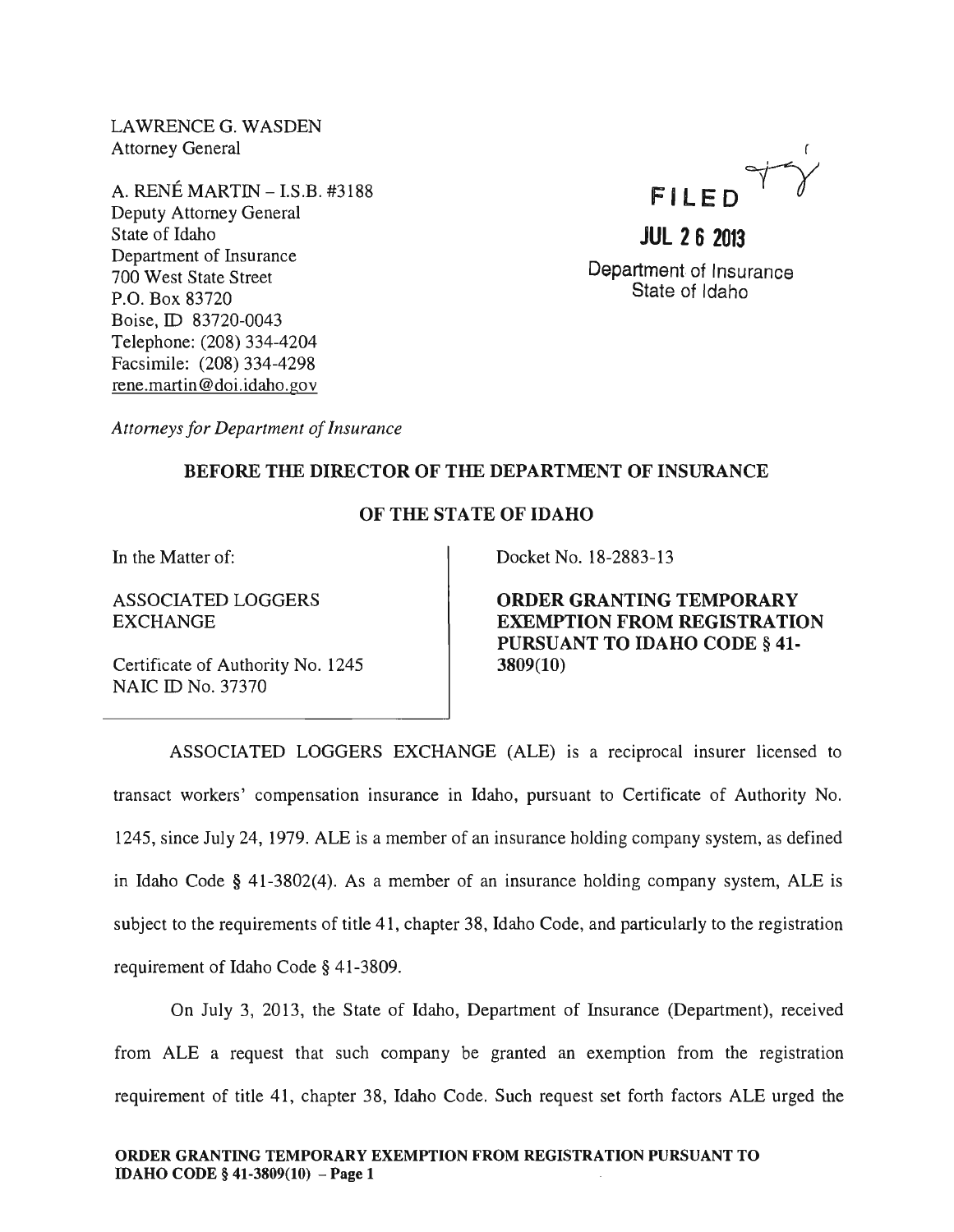Department to consider in determining whether to grant an exemption from the registration requirement.

The Director, having reviewed ALE's request, as referenced in the preceding paragraph, and the bases under which the Director may consider an exemption from the registration requirement of Idaho Code § 41-3809, as set forth in subsection  $(10)(a)$  through  $-(e)$  of that section, and good cause appearing therefor;

NOW, THEREFORE, IT IS HEREBY ORDERED that ALE is exempted from the registration requirement of Idaho Code § 41-3809 from the date of this order through December 31, 2013. Should ALE seek exemption from such registration requirement after that date, within sixty (60) days prior thereto, ALE shall seek further exemption in writing to the Department and provide whatever information the Department shall ·require in support thereof. When the Department is satisfied that all necessary information has been received in support of such request for further exemption, it will consider the same and determine whether such further exemption is warranted. Failure to seek and obtain the Department's approval for exemption after the expiration of this Order on December 31, 2013, shall subject ALE to sanctions for violation of the registration requirement of Idaho Code § 41-3809.

THIS ORDER is a final order of the Director and is EFFECTIVE IMMEDIATELY. DATED this  $\frac{76}{10}$  day of July, 2013.

> STATE OF IDAHO DEPARTMENT OF INSURANG

Jay Jeal WILLIAM

**Director**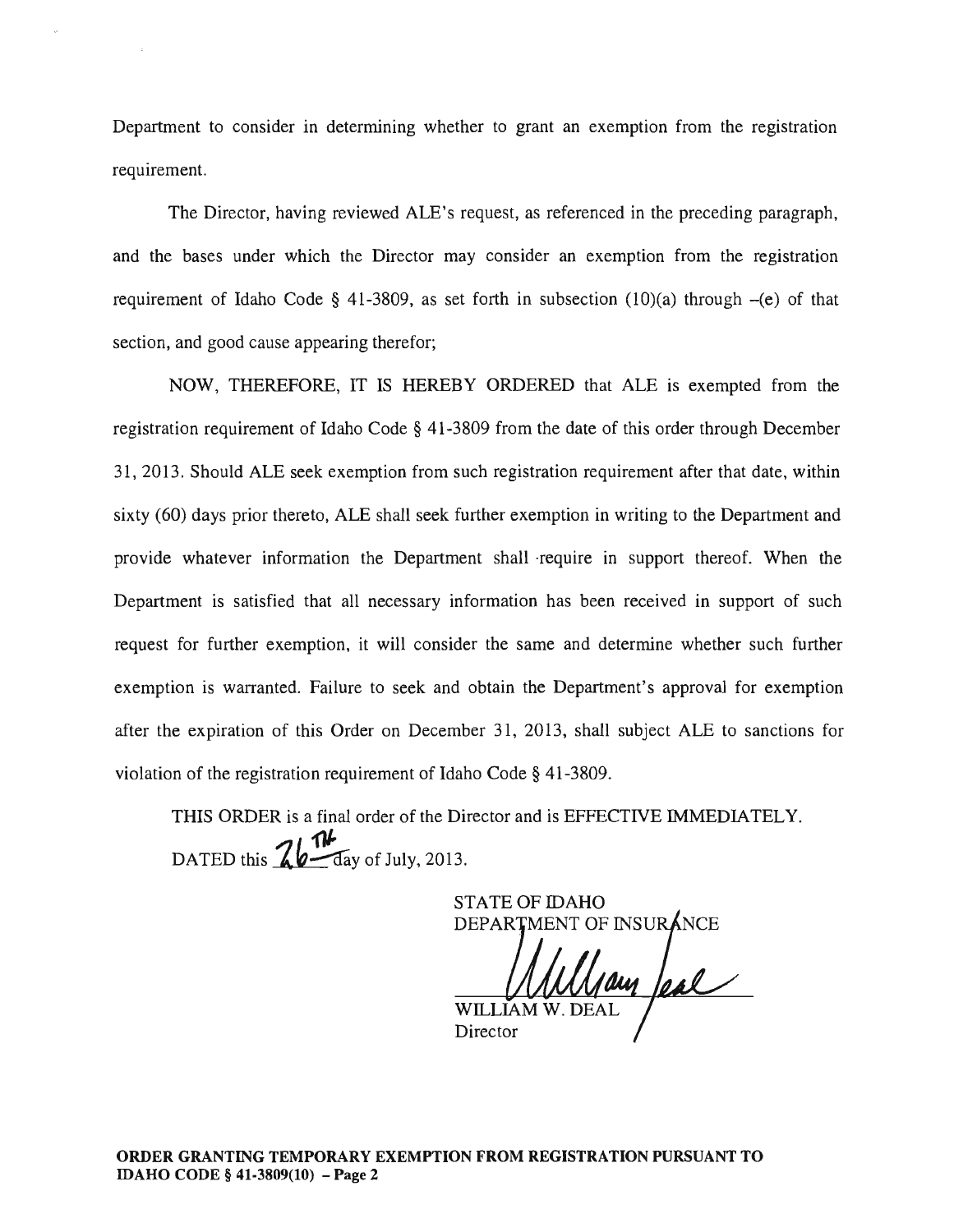## NOTIFICATION OF RIGHTS

This is a final order of the Director. Any party may file a motion for reconsideration of this final order within fourteen (14) days of the service date of this order. The agency will dispose of the petition for reconsideration within twenty-one (21) days of its receipt, or the petition will be considered denied by operation of law. *See* Idaho Code § 67-5246(4).

Pursuant to Idaho Code §§ 67-5270 and 67-5272, any party aggrieved by this final order or orders previously issued in this case may appeal this final order and all previously issued orders in this case to district court by filing a petition in the district court of the county in which:

- i. A hearing was held,
- ii. The final agency action was taken,
- iii. The party seeking review of the order resides, or operates its principal place of business in Idaho, or
- iv. The real property or personal property that was the subject of the agency action is located.

An appeal must be filed within twenty-eight (28) days of (a) the service date of this final order, (b) an order denying petition for reconsideration, or (c) the failure within twenty-one (21) days to grant or deny a petition for reconsideration, whichever is later. *See* Idaho Code § 67- 5273. The filing of an appeal to district court does not itself stay the effectiveness or enforcement of the order under appeal.